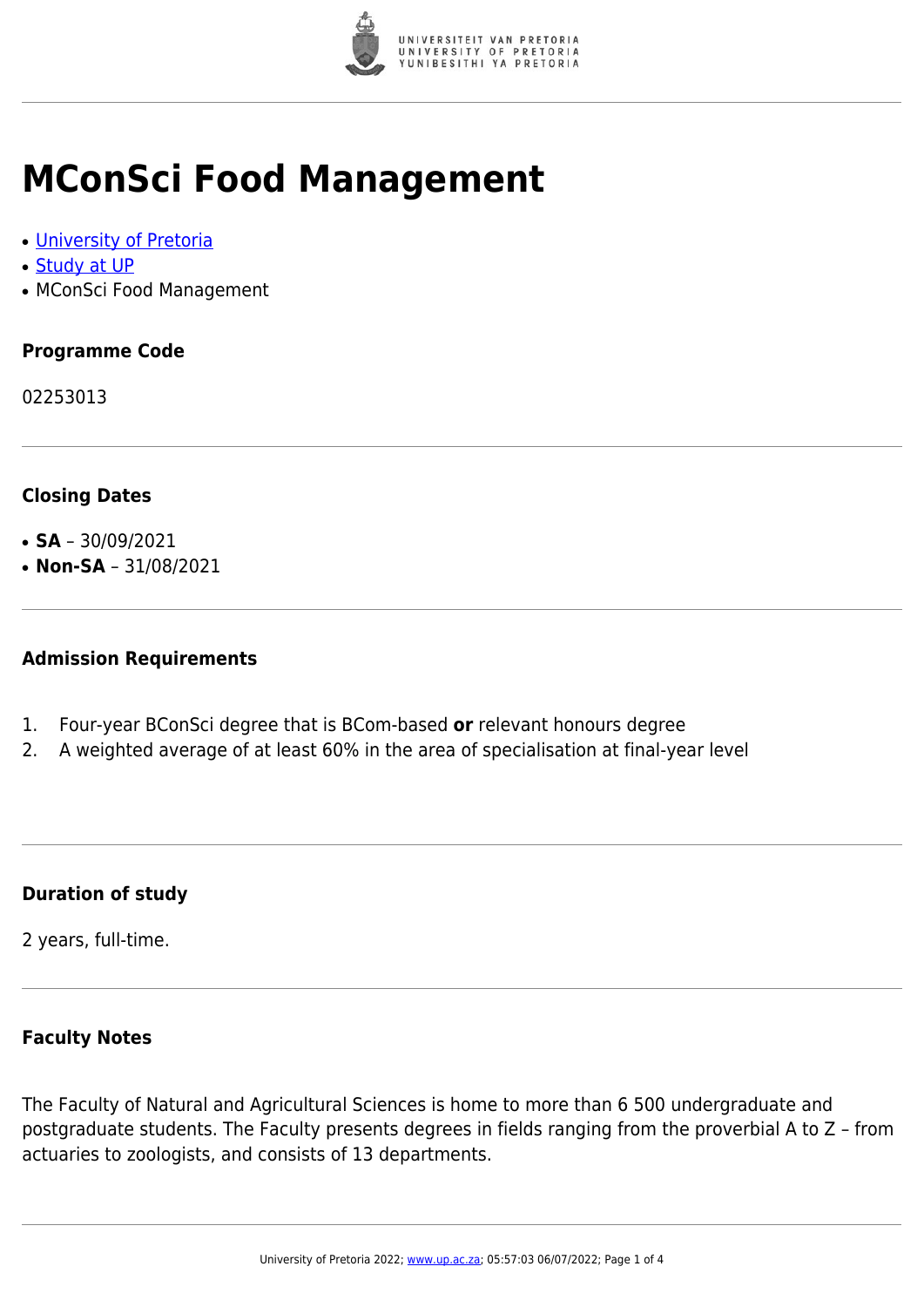

All degree programmes are designed to develop problem-solving individuals who can easily adapt to changing circumstances and take the lead in their chosen fields of specialisation. The qualifications awarded are of world-class and provide access to a multitude of career opportunities for dynamic and creative people. According to the latest Times Higher Education World University Rankings the University has achieved new world rankings in Physical Sciences, a discipline which features strongly in NAS and also maintains excellent positions on the ISI Web of Science (WOS) field rankings in Plant and Animal Sciences, Agricultural Sciences, and Environment and Ecology Sciences.

In the Faculty of Natural and Agricultural Sciences, we strive to continuously improve our high impact research and significantly address the national shortage of PhD graduates that respond to global and local challenges.

#### **Enquiries about the programme**

**Name:** Prof AC Erasmus **Tel:** 012 420 2575 **E-Mail:** alet.erasmus@up.ac.za



**How to apply**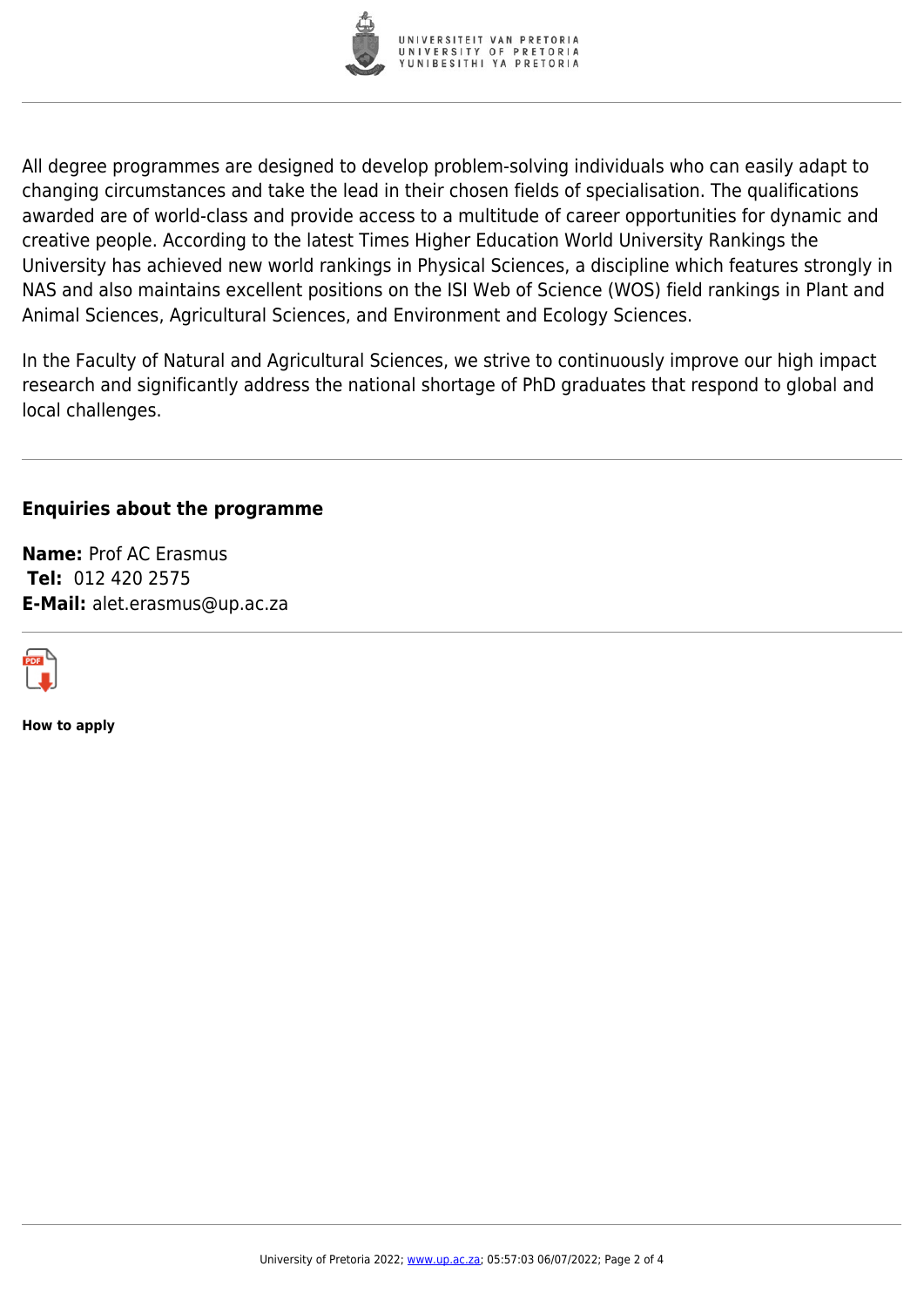



# **Online Application**